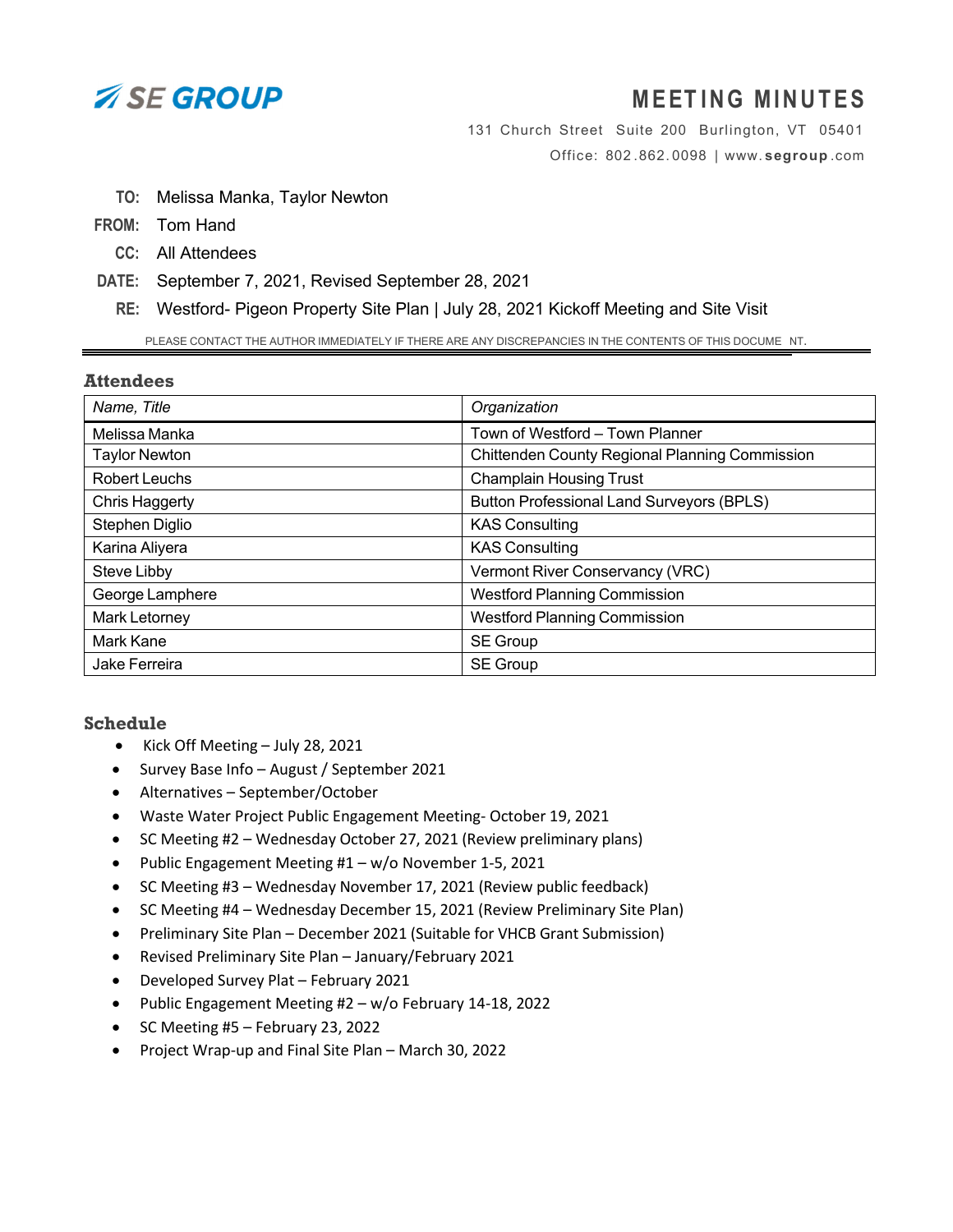## **Discussion**

- 1. Background and Information
	- a. Initial Grant Funding \$60,000
	- b. Prior Masterplan created by Brandy Saxton
	- c. New blacksmith shop / Historical Museum going in along the green. Same side as the country store.
	- d. Westford is currently working on a municipal wastewater system to serve the common area and has enlisted consultants in that process including, but not limited too: Green Mountain Engineering, Birchline Planningand Stone Environmental.
	- e. A new municipal building will be located adjacent to the town library to maximize shared resources between buildings.
- 2. Project Goals
	- a. Create river access and open space for the community of Westford
	- b. Create new affordable housing options in Westford
	- c. Develop plan for building at 1705 VT‐128 (building cohesion between the town office/library development and Pigeon site)
	- d. Remediate contamination on site
	- e. Continue to showcase and conform to Westford's form‐based code

## Related/Adjacent Project Goals

- a. Relocate/rebuild town offices
- b. Address stormwater issues?
- c. Plan for the future of the Westford town common
- d. Find a new source of potable water near common
- 3. Public Engagement
	- a. Westford public likes to be engaged in town planning and is active in current projects
	- b. Very Responsive to surveys
	- c. Previous potluck events = 75/100 people turned out
	- d. October / November will be the best time for public engagement
	- e. Outreach for Pigeon Property should not be mixed with current wastewater public outreach
	- f. Ideal meeting space would be on the common  $\omega$  gazebo, if weather/season permits
- 4. Pigeon Site
	- a. Must commit to affordable housing to receive primary grant funding
	- b. The hope is for at least 2 new buildings on the parcel w/ 6 to 8 affordable units
	- c. Mixed Use or Mix of Uses? Stand Alone housing with retail separate or blended? Rental vs. Ownership? These are all ongoing conversations. Green Mountain Habitat for Humanity focuses on development of property for ownership, not rental.
	- d. Site will need phase 1b archeological review
	- e. There is known petroleum and PaH contamination on site
	- f. Portion of site is in river corridor, flood way, and in wetland buffer zones
	- a. Great location for river access but will need to be creative to achieve an ADA accessible route to water